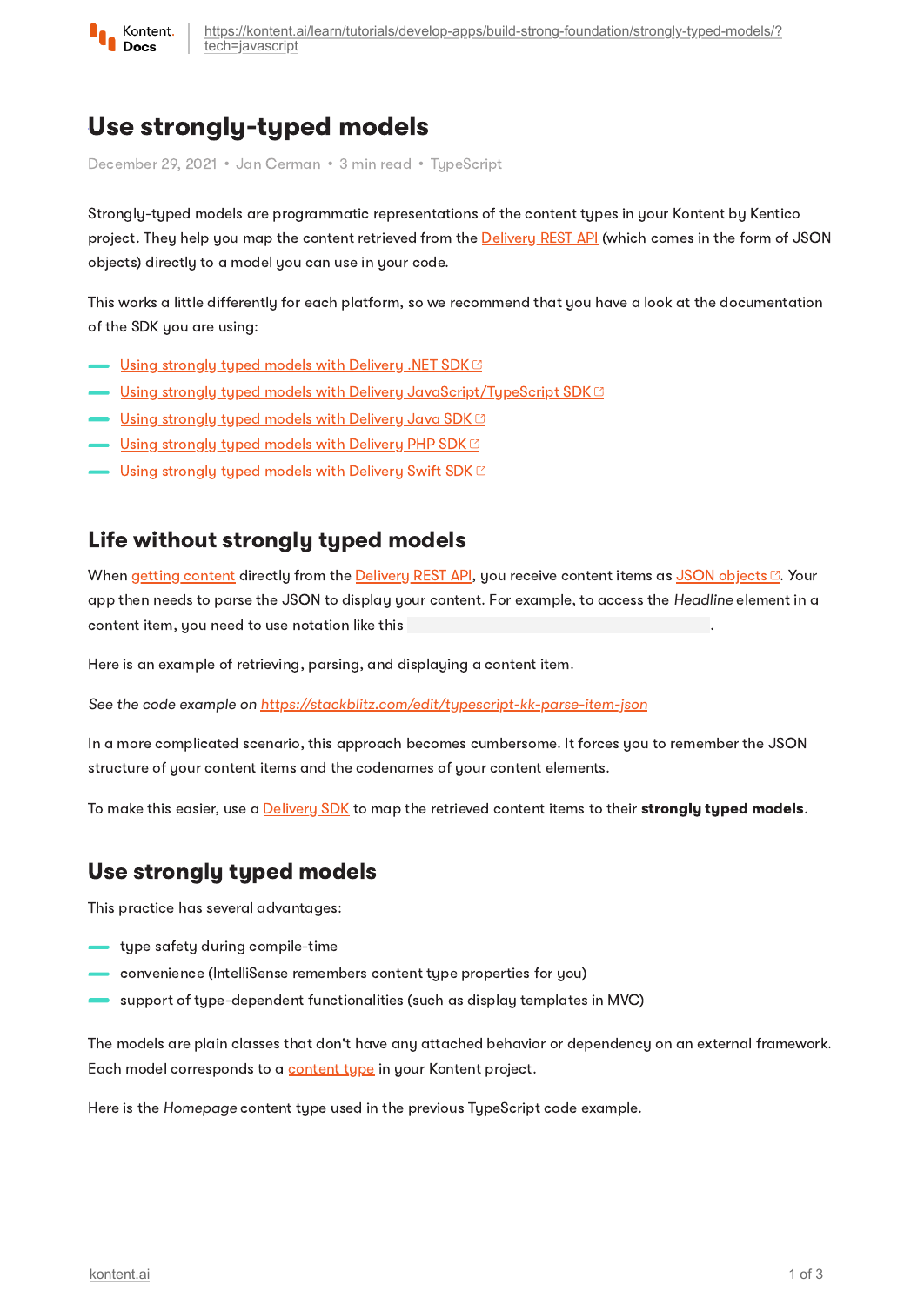| Content type name                                                                                                                               |                           | Content elements        |
|-------------------------------------------------------------------------------------------------------------------------------------------------|---------------------------|-------------------------|
| Homepage                                                                                                                                        |                           | $=$ Text                |
|                                                                                                                                                 |                           | P Rich text             |
| + Create new content group                                                                                                                      |                           | # Number                |
|                                                                                                                                                 |                           | Multiple choice         |
| m<br>Text                                                                                                                                       | Ò<br>$\ddot{\phantom{1}}$ | □ Date & time           |
| Headline                                                                                                                                        |                           | <b>B</b> Asset          |
| The main headline of your homepage. It can be different than the name in Kontent. Simple text elements don't allow any formatting.              |                           | $\bigcirc$ Linked items |
|                                                                                                                                                 |                           | Custom element          |
| ÷<br>Rich text                                                                                                                                  | ٨<br>$\ddot{\theta}$      | Supporting alamants     |
| <b>Body text</b>                                                                                                                                |                           | 空 Guidelines            |
| Write optional guidelines for this element                                                                                                      |                           | El Taxonomy             |
|                                                                                                                                                 |                           | C URL slug              |
| ÷<br>Asset                                                                                                                                      | ⊙<br>θ                    | Content type snippet    |
| Picture                                                                                                                                         |                           | C Subpages              |
| You can include assets in a content item via this content element. The assets you upload are automatically part of the project's Asset library. |                           |                         |
| Write optional guidelines for this element                                                                                                      |                           |                         |

To create a content type's representation in code, you need a class with properties representing the individual content elements:

- Each property is mapped to its content element's codename either explicitly or using a naming convention. For example, codename becomes property becomes property
- Properties are usually typed using classes provided by the SDK.
- Depending on the SDK, simple content elements (like text and number) are sometimes represented using native types (like string and integer).

The following example is a strongly typed model of the Homepage content type.

#### Generate models

**TypeScript** 

We recommend that you generate the models using the  $T_1$ ypeScript/JavaScript model generator  $\mathbb{C}$ .

Use the generator to create strongly typed models from your Kontent project by providing your Project ID.